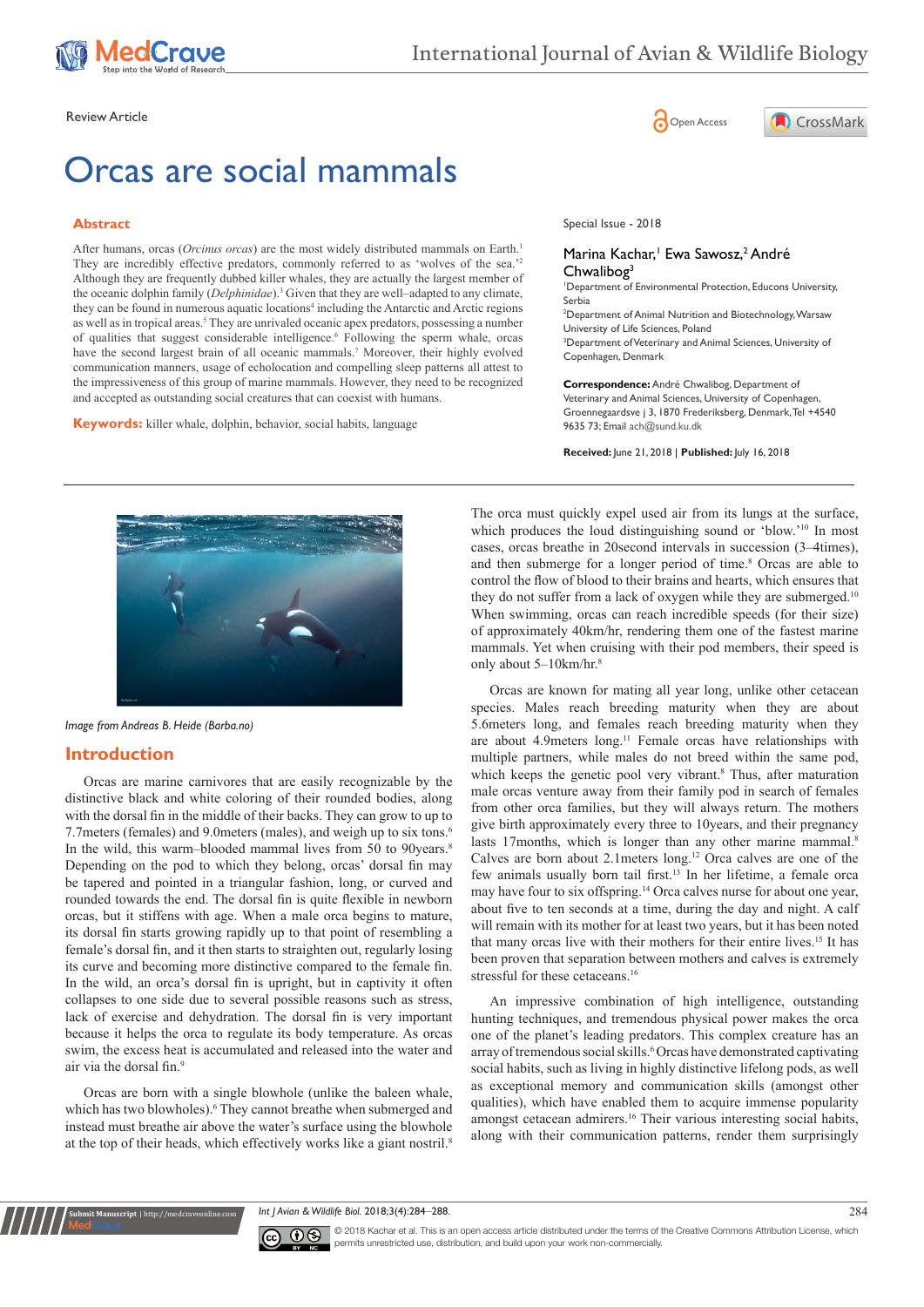relatable to humans.<sup>17</sup> Their brain is nearly four times the size of a human brain, weighing almost seven kilograms.<sup>7</sup> In analyzing their brains, researchers have developed various hypotheses regarding orcas' intelligence.<sup>16</sup> Based on observations both in captivity and in the wild, orcas seem to exhibit a wide range of emotions, including frustration, anger, fear, joy and even self–awareness, which makes them enthralling to observe as social mammals.<sup>18</sup>

# **Misconceptions concerning the name**

*Orcinus orca* is one of the oceanic dolphin family's 35 species, and probably evolved around 11 million years ago.<sup>19</sup> Despite having morphological similarities with false killer whales (*Pseudorca crassidens*), pilot whales (*Globicephala melas*) and pygmy killer whales (*Feresa attenuate*), its closest relatives are the snub fin dolphin (*Orcaella heinsohni*) and Irrawaddy dolphin (*Oracaella brevirostris*).<sup>20</sup> The reason that people refer to orcas as whales is because sailors historically called these marine mammals 'whale killers' after witnessing them preying on whales and other marine mammals.21,22 In spite of their ferocious nickname 'killer,' they have never been known to show aggression to humans in the wild.

## **Life in the pod**

These extraordinary mammals tend to swim in sea depths of between 20–60meters, and constantly move in remarkably well– balanced and permanent pods, led by older females.<sup>23</sup> Researchers have identified three types of pods: resident (primarily residing in one area); transient (traveling over a relatively wide area); and offshore pods (roaming the deep blue waters). Large differences can be seen in the behaviors, hunting patterns, and communication and dietary habits between distinct pods.<sup>24</sup> Resident pods are less aggressive, and they primarily eat fish, whereas transient pods are far more aggressive and tend to eat bigger marine species.25 Orcas travel and hunt like wolves and lions in matriarchal social structures that may contain 50 or more individuals.<sup>26</sup> Some pods combine to form so–called groups of more than 100orcas.<sup>6</sup> The individuals within the pods swim in relatively close proximity to one another, around 100 meters apart.<sup>27</sup> The orcas within the pods usually comprise a group of diverse generations of related individuals, made up of approximately 20% calves, 20% males and 60% females.<sup>9</sup> The social group (pod) has established hierarchies,<sup>24</sup> with a social structure that has been considered one of the most stable of any animal species.<sup>28</sup> The development of new pods can take generations due to the animals' long lifespan.29

Even though they can regularly be spotted near to coastlines, orcas are known to dive to depths of about 300meters in search of food.29 Depending on their diet and age, they can consume up to 10% of their body weight every day.10,30 Orcas are known for eating any animal they may encounter, and as such exist at the top of the food chain as apex predators: their meals may consist of whales, seals, sharks, squid, fish, other dolphins, and in some cases, birds.<sup>15</sup> The pod can swim up to 160kilometers in one day in search of food.31 Having worked together to catch prey, orcas will share their meal with the members of the pod, especially with the youngest pod members. Their hunting techniques may vary depending on the pod, but the unity of the pod is constant even during hunts.<sup>9</sup> Their close–knit bonds, in addition to their exceptional hunting methods, make these marine mammals one of the most feared in the animal kingdom.32 It has been documented that pod members will force large numbers of fish into one area of the ocean, and will then take turns feeding. However, even more compelling is the fact that they may beach themselves (slide onto the shore) to scare penguins or seals into the water for other pod members to hunt.<sup>33</sup> In polar regions, orcas are known to knock down the blocks of ice on which seals rest in order to hunt them. In order to perform such an act, they use their bodies to create forceful waves, causing the seals to slide into the water. When hunting humpback whales in Australian waters, orcas are known to cooperate, separating mothers from calves in order to expedite the hunt.<sup>34</sup> It has been documented that orcas use their prevailing tails, called 'flukes,' as weapons during their hunts. Furthermore, pod members may even leave their pods for a few hours in search of prey, returning afterwards.<sup>35</sup> This is interesting because in studying orcas' behavior, scientists have realized that there seems to be very little or almost no migration due to water temperatures or weather; they only tend to venture into different water areas if food becomes scarce. Given that most cetaceans demonstrate standard migration patterns, this behavior renders orcas rather distinctive.<sup>36</sup>



*Image from Andreas B. Heide (David Gonzalez/barba.no)*

Orcas are very similar to humans in their care for their offspring. Calves are not only known to receive education from their mothers, but also discipline and 'punishment,' which helps make them relatable to humans. Signs of a female orca's 'anger' include strong head movements, hitting their tail in the water, emitting unusual noises using their teeth, and a range of other rather intimidating body movements.<sup>37</sup> Mothers form exceptionally close bonds with their sons.38 If a mother orca is alive but has no surviving sons, she will swim not just with her daughters but with her grandchildren as well.<sup>39</sup> The adult daughters (who might have their own offspring), may separate from their mother to a certain extent, but will not travel far from her.<sup>8</sup> Orcas are very protective of their young: it has been documented that adolescent females often assist their mother in caring for the young. Such 'babysitting' by young females prepares them for the later responsibility of becoming a mother. Males within the pod are also known to babysit.<sup>40</sup> The orca is one of just four species on the planet in which females routinely experience menopause; indeed, most animals retain the ability to reproduce until death. The other three species that experience menopause and stop breeding years before the end of their lives are humans, short–finned pilot whales, and false killer whales.<sup>41</sup>

#### **Social habits**

In studying orcas' lifestyles, many marine biologists have come to the conclusion that these animals possess their own culture, akin to humans.42,43 This conclusion is based on the fact that diverse pods have diverse personalities, behaviors, ways of communication and diets; moreover, social contact and bonding with other pod members are highly valued. It has been noted that orcas enjoy playing for a long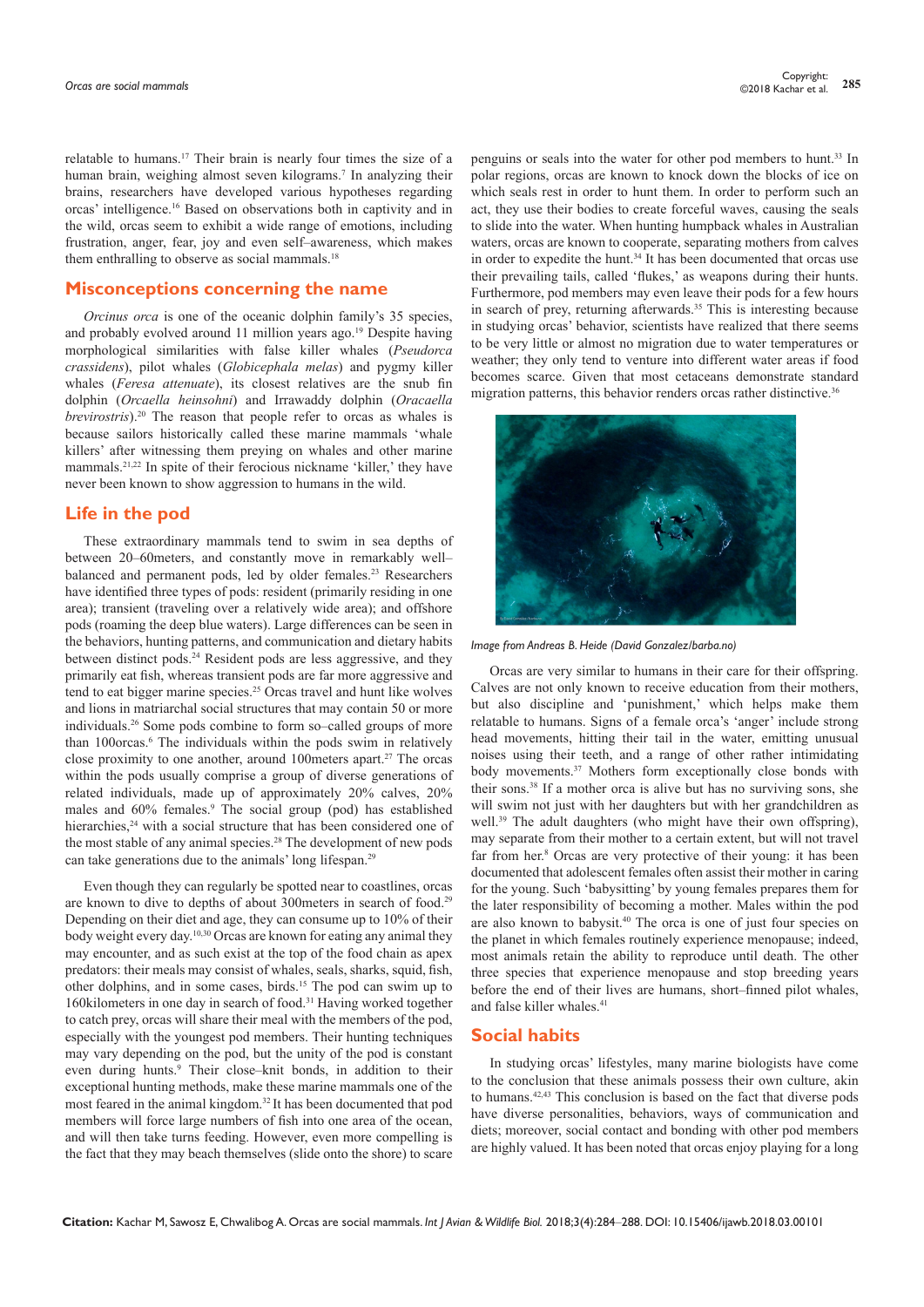time. An activity they seem to adore is called breaching, which is an entertaining performance whereby the orca jumps out of the water and splashes the surface with its entire body. The reason for this activity is not clear, but it is quite incredible to watch. Breaching probably constitutes a means of communicating, as well as providing a way of shaking off parasites and gaining a better view of their surroundings (for potential prey), as well as simply for fun.<sup>8</sup> Tail flapping (the act of slapping the water surface with the fluke) is another interesting habit because it is never exhibited in exactly the same way: sometimes the movement is careful and gentle, but it can also represent a sudden and loud crack through the air and water.<sup>16</sup> Spy–hopping is another orca behavior that receives considerable attention from tourists.<sup>6</sup> It consists of an orca holding itself vertically in the water and kicking with its tail (fluke) in order to hold its head above the water surface. Some orcas can practice this behavior for several minutes, and it is most frequently seen around Vancouver Island in British Columbia, Canada.9 Orcas have also been spotted rubbing themselves on rocks in order to remove dead skin cells,<sup>16</sup> as smooth skin increases their swimming efficiency.



*Image from Andreas B. Heide (Barba.no)*

#### **Brain**

The orca's skull is oval–shaped and contains one of the biggest brains on Earth.<sup>7</sup> An orca's brain is one of its most remarkable instruments used in everyday life, yet it is not completely explored. Many studies have indicated that orcas possess a remarkable photographic memory. In tests conducted on orcas in captivity, the animals were able to recall testing patterns up to 25years after first being conducted.41 However, what makes their brains so captivating is the fact that areas of the brain that are known to encompass emotional thought and response are larger (percentage wise) in orcas than in any other animal.10 Neurologists explain that the area called the limbic system is responsible for processing all emotions. The orca's brain contains an extra lobe of tissue immediately next to the limbic system and neocortex called the paralimbic lobe, which humans do not possess. The paralimbic lobe is an outgrowth of the areas of the brain that are known to control communication and social emotions in all other mammals, rendering it possible that orcas experience feelings, emotions and social connections such as love, joy and grief on a level that human beings cannot even comprehend. It is certain that orcas can understand hand signals, symbols on flashcards, and vocal cues when interacting with humans.44 Furthermore, it has been proven that orcas can understand numbers and can recognize themselves in a mirror.<sup>41</sup>

#### **Sleep patterns**

Orcas can be found in the oceanic surface layers while sleeping. They sleep from five to eight hours a day. However, there is a big difference in the ways in which orcas sleep in comparison to humans. Given that their sleep is unihemispheric (also described as 'one– sided sleep,' which in reality means they are only half–asleep), their breathing patterns differ from humans, who breathe unconsciously during sleep.45 Orcas are conscious breathers, which accounts for why they can never fall completely asleep. The orca shuts down one hemisphere of its brain as well as the opposite eye controlled by that hemisphere, while the other hemisphere and eye remain alert. This makes them awake and asleep simultaneously. EEG studies with dolphins have helped researchers to determine this kind of sleep.<sup>46</sup> If the orca were to go into an unconscious state of deep sleep, it would suffocate and drown. An interesting fact is that orca calves spend the first months of their lives wide awake, with no sleep whatsoever.<sup>40</sup> Indeed, adult orcas can be seen sleeping while the young calves continue swimming nearby.47 There are many reasons behind this type of 'non–sleeping' among orca calves. One is that this could be a way of staying safe from potentially harmful predators while they are still young; after all, mortality rates are high amongst newborn orcas. The second key reason is that these infants need to keep their bodies warm through constant activity until they grow older and develop blubber.<sup>40</sup> Even during sleep, members of a pod will form a very tight circle, synchronizing their movements and breathing. Resting in such a way also helps the pod members to avoid boats at a time when only half of their brain is awake.<sup>46</sup>

# **Echolocation and language**

Orcas have very well–developed senses. They can hear an ample range of sounds, possess admirable vision in and out of the water, and their skin is very sensitive to the touch.<sup>48</sup> Like most dolphins, orcas use a biological sonar called echolocation to communicate, but also to capture prey when vision cannot be used.<sup>6</sup> During their underwater search for food (or during the night), echolocation facilitates the location of objects and prey.41 Orcas will make a sound that travels through the water. When the sound wave hits an object, it bounces back and returns to the orca. Using echolocation, orcas can detect other animals or objects in the area, as well as their size and shape. The clicks emitted through a fatty organ in the forehead (called the melon) hit objects and bounce back to the orca with important information.<sup>6</sup> Moreover, due to the fact that marine mammals are able to detect echolocation, orcas can decrease the clicks they emit when hunting, so as to not advertise their presence.<sup>38</sup>

The so–called orca language is one of the most complex within any animal species.<sup>8</sup> The calls that orcas produce are as loud as jet plane engines, making communication possible at all times, regardless of distance between the animals.49 Every pod 'sounds' very different, hence the noises they produce are characteristic only to their pod.<sup>48</sup> They communicate with each other through very distinctive whistles and definite calls, in addition to low frequency pops.50 The single blowhole at the top of the head is used not only to breathe, but also to communicate, constantly chattering amongst themselves.<sup>17,51</sup> Phonic lips are delicate folds of skin within the blowhole, which make the orca able to create different communicative clicks. Whistle sounds are produced by the larynx (enabling them to create more than one sound at a time), since they do not have vocal cords.49 Orcas use their jaws to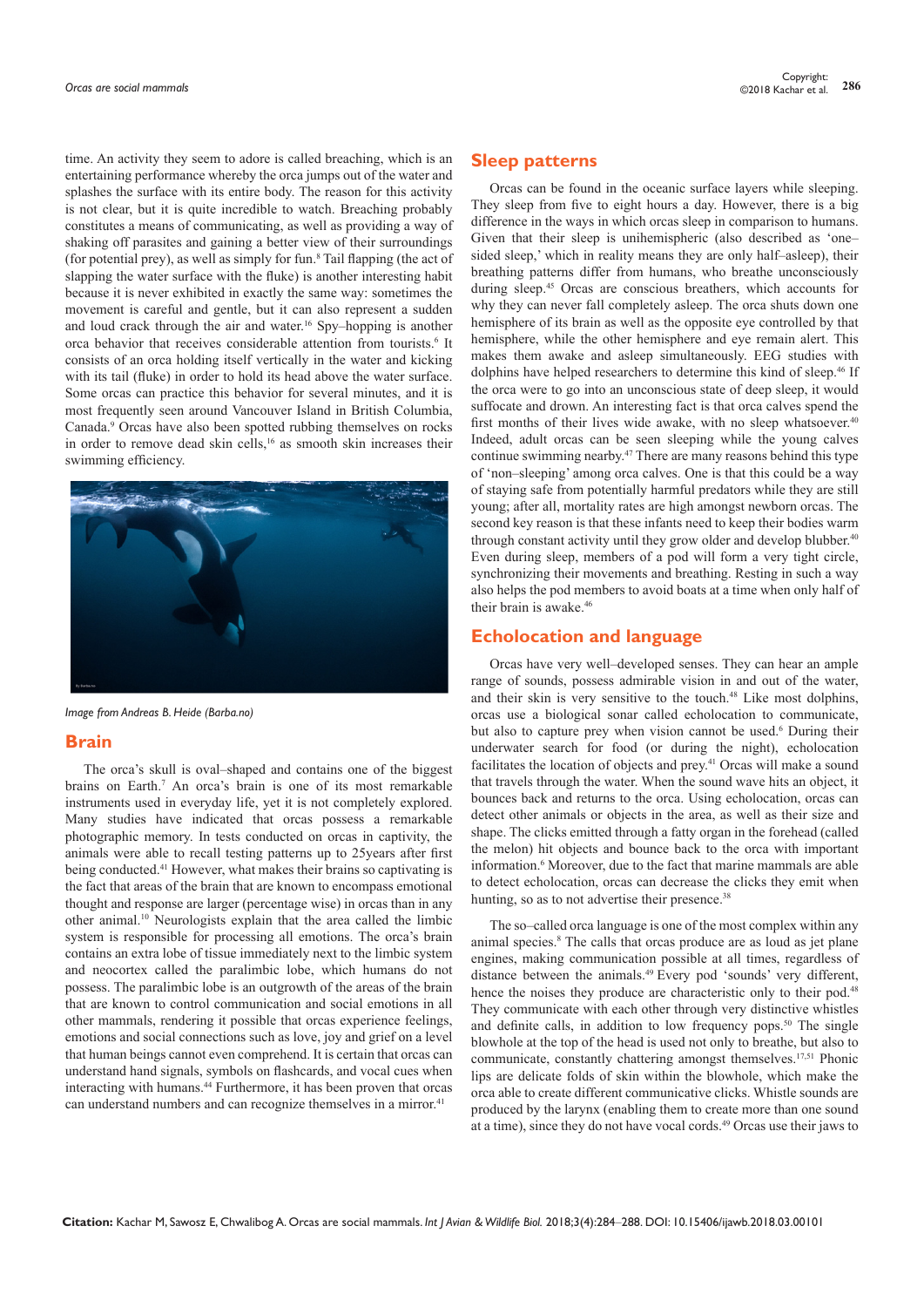make clapping sounds, which can be heard throughout the water.<sup>49</sup> In possessing their own dialect of sounds, each pod member can recognize their pod from about 12 kilometers away based on specific calls.<sup>31</sup> Whistles are used for private and close–range communication, while pulsed calls are used for long–range communication. Learning their mother's dialect is a slow process for the baby orca. The young orca needs about two years of practice to attain a full repertoire of sounds. Mothers have been recorded using exceptionally diverse sounds when communicating with their offspring ('baby talk'), in contrast to the sounds they use to communicate with adult members of the pod.<sup>8</sup> Even though they have their own pod language, when they talk to other pods they use a more communal language.<sup>9</sup> Just like people, orcas that live great distances apart possess completely different dialects. An example is the results obtained from an analysis of Norwegian and Icelandic orca pods: 23 different calls made by Norwegian and 24 different calls made by Icelandic orcas were distinguished, yet the two populations did not share any of the same calls.52 It has been observed that orcas have specific ways of communicating with people as well. In the wild, it has been recognized that orcas are far more cooperative with humans, as proven in the case of the orcas of Eden, Australia. This finding was documented in the 1840s by whaling overseer Sir Oswald Brierly in his extensive diaries.<sup>53</sup> A group of orcas off the coast of Eden assisted in whale hunting. The orcas would find target whales, lead them into a bay, and then alert the whalers of their presence in order to help catch them. The leader of the orcas was named Old Tom, and he would be amongst the first to alert the human whalers of the presence of whales by breaching or tail slapping at the mouth of the Kiah River. The whalers would kill the whales and let the orcas feed on the whales before bringing in the whales. Thus, this relationship was clearly exceptionally interdependent.



*Image from Andreas B. Heide (Barba.no)* 

#### **Conclusion**

*Orcinus orca* is certainly one of the finest specimens of marine wildlife. These fully aquatic mammals spend their lives underwater in highly impressive societies, making them one of the most social mammals on Earth. Orcas are incredibly intelligent ocean animals with a great sense of survival. They are also one of the most socially bonded creatures. We can certainly learn a lot from these noteworthy marine mammals, such as the power of unity, strong family ties and emotions. Indeed, orcas need to be understood and acknowledged by humans as outstanding social creatures that coexist with humanity.

### **Acknowledgements**

We are very grateful to Andreas B. Heide–a marine biologist from Norway and the captain of the sailing yacht Barba, also Mathew Ferraro and David Gonzalez from Way North Films–for providing us with the fascinating images of orcas.

#### **Conflict of interest**

The author declares no conflict of interest.

#### **References**

- 1. [Riesch R, Barrett–Lennard LG, Ellis GM, et al. Cultural traditions and the](https://academic.oup.com/biolinnean/article/106/1/1/2452589)  [evolution of reproductive isolation: ecological speciation in killer whales?](https://academic.oup.com/biolinnean/article/106/1/1/2452589)  *[Biological Journal of the Linnean Society](https://academic.oup.com/biolinnean/article/106/1/1/2452589)*. 2012;106(1):1–17.
- 2. [National Geographic. An orca photographed at SeaWorld in Orlando,](https://www.nationalgeographic.com/animals/mammals/o/orca/)  [Florida.](https://www.nationalgeographic.com/animals/mammals/o/orca/)
- 3. Reynolds III JE, Odell DK, Rommel SA. Marine Mammals of the World. *In Biology of Marine Mammals*. Washington: Smithsonian Institution Press; 1999.
- 4. [The IUCN Red Data Book. Killer Whale Orcinus Orca \(Linnaeus, 1758\).](http://www.iucnredlist.org/details/15421/0)  *[In Dolphins, Porpoises and Whales of the World](http://www.iucnredlist.org/details/15421/0)*. Cambridge: The IUCN [Red Book Data, IUCN Gland; 1991. 240 p.](http://www.iucnredlist.org/details/15421/0)
- 5. Wilson DE, Reeder DM. *[Mammal Species of the World: A Taxonomic and](https://academic.oup.com/jmammal/article/88/3/824/1073866)  Geographic Reference*[. 3rd ed. Johns Hopkins University Press; 2005.](https://academic.oup.com/jmammal/article/88/3/824/1073866)
- 6. Ford JK. *[Encyclopedia of Marine Mammals](https://www.elsevier.com/books/encyclopedia-of-marine-mammals/wursig/978-0-12-373553-9)*. 2nd ed. San Diego: Academic [Press; 2008.](https://www.elsevier.com/books/encyclopedia-of-marine-mammals/wursig/978-0-12-373553-9)
- 7. Spear K. *[How smart are killer whales? Orcas have the 2nd–biggest brain](https://phys.org/news/2010-03-smart-killer-whales-orcas-2nd-biggest.html)  [of all marine mammals](https://phys.org/news/2010-03-smart-killer-whales-orcas-2nd-biggest.html)*. 2010.
- 8. [Animal Facts Encyclopedia.](http://www.animalfactsencyclopedia.com/Killer–whale–facts.html)
- 9. Ford KB, Ellis GM, Balcomb KC. *[Killer Whales: The Natural History](https://trove.nla.gov.au/work/30035830?selectedversion=NBD10927115)  [and Genealogy of Orcinus Orca in British Columbia and Washington](https://trove.nla.gov.au/work/30035830?selectedversion=NBD10927115)*. [Vancouver BC: UBC Press; 2000.](https://trove.nla.gov.au/work/30035830?selectedversion=NBD10927115)
- 10. [Whale facts: marine mammal facts and information.](http://www.whalefacts.org/killer-whale-facts/)
- 11. [MarineBio. Orcas \(Killer Whales\), Orcinus orca. USA.](http://marinebio.org/species.asp?id=84.)
- 12. [The Columbia Encyclopedia. 6th ed. Killer Whale.](https://www.encyclopedia.com/plants-and-animals/animals/vertebrate-zoology/killer-whale)
- 13. [SeaWorld Parks & Entertainment. Habitat & distribution.](https://seaworld.org/animal-info/animal-infobooks/killer-whale/habitat-and-distribution/)
- 14. [J Anderson. Killer Whales. Marine Science. 2003.](http://www.marinebio.net/marinescience/05nekton/KWreproduction.htm)
- 15. [A Bradford. Orcas: Facts about killer whales. Live Science. 2014.](https://www.livescience.com/27431-orcas-killer-whales.html)
- 16. [Anderson R, Waayers R, Knight A. Orca behavior and subsequent](http://www.mdpi.com/2076-2615/6/8/49)  [aggression associated with oceanarium confinement.](http://www.mdpi.com/2076-2615/6/8/49) *Animals*. [2016;6\(8\):1–15.](http://www.mdpi.com/2076-2615/6/8/49)
- 17. Tyack PL. Communication and cognition. *In Biology of Marine Mammals*. Washington: Smithsonian Institution Press; 1999.
- 18. Rose N. *[Killer Controversy: Why Orcas Should No Longer Be Kept in](http://www.hsi.org/assets/pdfs/orca_white_paper.pdf)  Captivity*[. Washington: Humane Society International and The Humane](http://www.hsi.org/assets/pdfs/orca_white_paper.pdf)  [Society of the United States; 2011.](http://www.hsi.org/assets/pdfs/orca_white_paper.pdf)
- 19. Carwardine M. *Killer Whales*. London: BBC Worldwide; 2001.
- 20. [Leduc RG, Perrin W, Dizon A. Phylogenetic relationships among the](file:///D:/Mamatha/16-07-2018/IJAWB-03-00101/IJAWB-18-RW-241_W/Phylogenetic%20relationships%20among%20the%20delphinid%20cetaceans%20based%20on%20full%20cytochrome%20b%20sequences)  [delphinid cetaceans based on full cytochrome b sequences.](file:///D:/Mamatha/16-07-2018/IJAWB-03-00101/IJAWB-18-RW-241_W/Phylogenetic%20relationships%20among%20the%20delphinid%20cetaceans%20based%20on%20full%20cytochrome%20b%20sequences) *Marine mammal science*[. 2006;15\(3\);619–648.](file:///D:/Mamatha/16-07-2018/IJAWB-03-00101/IJAWB-18-RW-241_W/Phylogenetic%20relationships%20among%20the%20delphinid%20cetaceans%20based%20on%20full%20cytochrome%20b%20sequences)